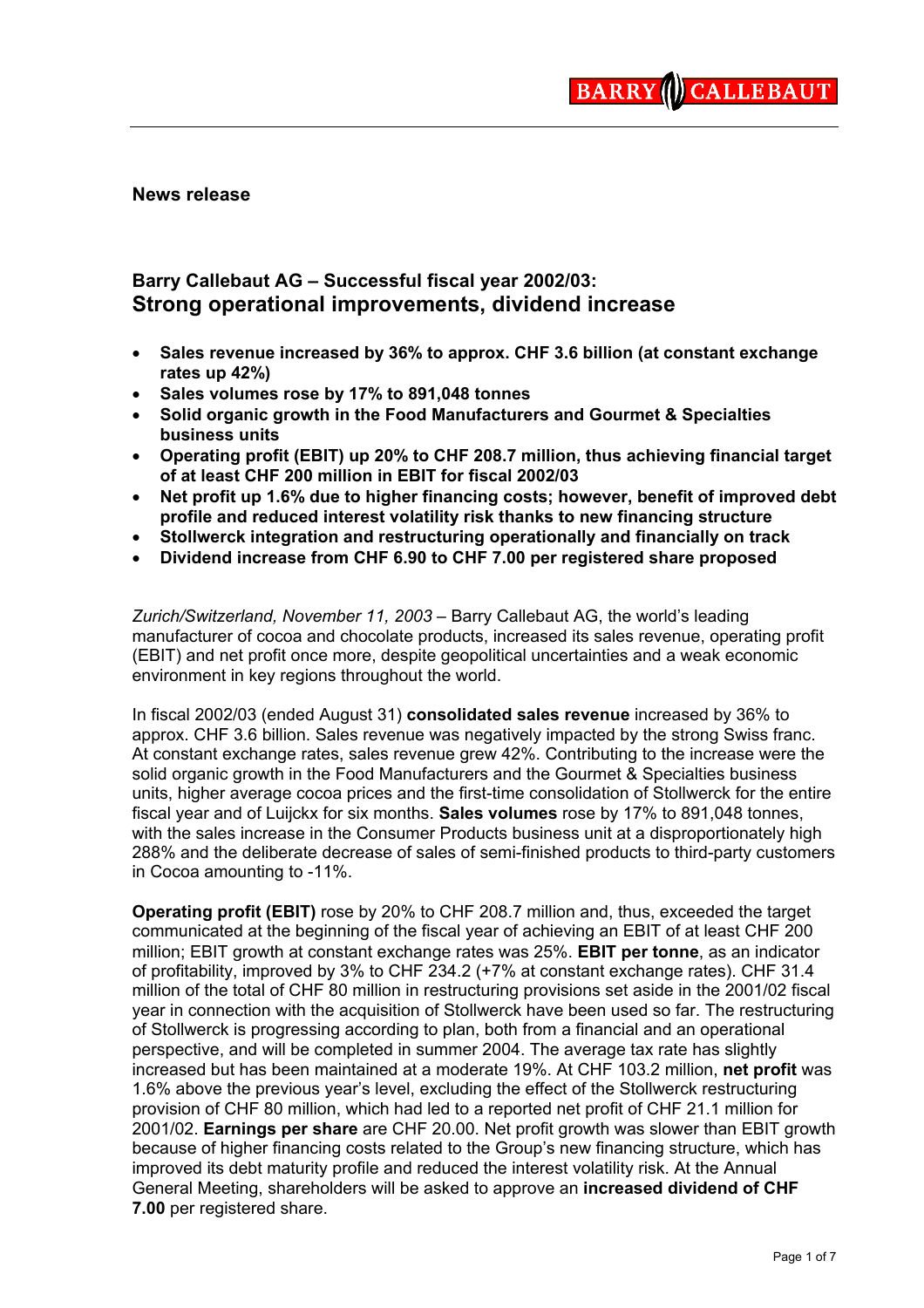Patrick G. De Maeseneire, Chief Executive Officer, comments the past fiscal year as follows: "We successfully completed our transformation from an industrial cocoa and chocolate manufacturer to a fully vertically integrated provider of solutions to the food industry. Today we offer cocoa and chocolate products in virtually every possible form and vertical range of manufacture, from the cocoa bean to the finished product on the store shelf. We have managed to add businesses that are close to the consumer while at the same time expanding our positions in the industrial and artisanal customer segments. We are pleased with the results achieved."

### **Business performance**

### *Economic conditions*

The global economy remained weak throughout the 2002/03 fiscal year, having a negative effect on consumer sentiment. Chocolate sales therefore stagnated in most countries, even declining in some cases. In Western Europe, the German consumer market was affected particularly severely and the extremely hot summer weather in Europe also took its toll. Developments in Eastern Europe were more positive. Momentum did not come from North America until the second half of the calendar year. In Asia-Pacific, the tourism and gastronomy sectors suffered a massive setback as a result of the SARS epidemic. The difficult economic and political situation in various Middle Eastern countries and the implications of the war in Iraq also had a negative effect. Business with consumer products in Africa, on the other hand, was promisingly robust.

Barry Callebaut nevertheless posted encouraging volume growth in the year under review and succeeded in strengthening its market shares in its business with industrial and artisanal customers. This enabled Barry Callebaut to reinforce its strong position as the world's leading manufacturer of high-quality cocoa and chocolate products.

After expanding the consumer products business, Barry Callebaut grouped its activities into two clearly defined business segments as of September 1, 2003: the Industrial Business Segment and the Food Service/Retail Business Segment. The segment reporting for fiscal 2002/03 already reflects this new structure.

#### *Development of business segments*

The **Industrial Business Segment** is composed of the Sourcing & Risk Management and the Food Manufacturers business units and thus comprises all asset- and capital-intensive activities. The Food Manufacturers unit supplies the food industry worldwide with chocolate as well as with cocoa and semi-finished products, while the Sourcing & Risk Management unit primarily secures in-house requirements for top-quality raw materials such as cocoa, milk powder, sugar, nuts, dried fruits and semi-finished products.

The past fiscal year was characterized by extremely volatile cocoa prices. Barry Callebaut's business models are structured in such a way that fluctuations in the prices of raw materials are largely neutralized in the income statement. However, higher cocoa prices are reflected in the higher carrying value of cocoa inventories in the balance sheet.

Barry Callebaut generated mainly organic sales revenue growth of 9% to CHF 2,193.9 million in this business segment (61% of Group sales revenue). Sales volumes amounted to 631,146 tonnes, made up of 510,319 tonnes (+5% or more than 24,000 tonnes) in the Food Manufacturers unit and 120,827 tonnes – or a deliberate reduction of 11% in sales to thirdparty customers – in Cocoa. Operating profit (EBIT) rose by 14% to CHF 142.3 million. Total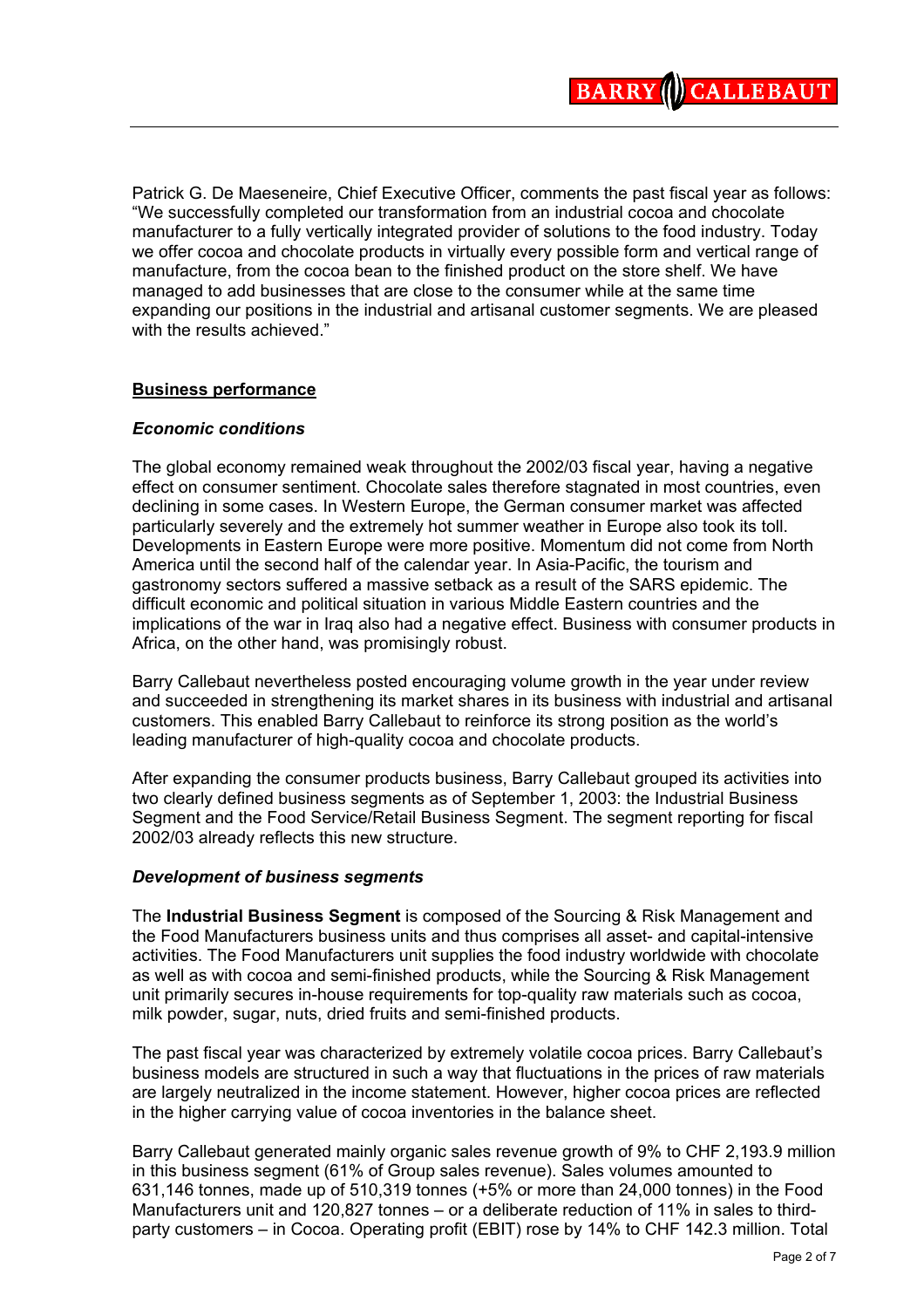segment assets amounted to CHF 1,815.4 million, including current assets, which were influenced by the higher average price of cocoa during the past fiscal year. EBIT over total segment assets amounted to 7.8%, up from 7.1% in the previous year.

The **Food Service/Retail Business Segment** consists of the Gourmet & Specialties and the Consumer Products business units. Its products are closer to end-consumers and distinguished by greater value added. Customers of this segment range from craftsmen to internationally active retailers.

Sales revenue with artisanal users and retailers grew by 126% to CHF 1,377.4 million in fiscal year 2002/03, or 39% of Group sales revenue. This hefty increase is primarily attributable to the first-time consolidation of Stollwerck and, to a much lesser extent, to the acquisition of Luijckx, but also to good organic volume growth in the Gourmet & Specialties business unit. Operating profit (EBIT) rose by 31% to CHF 104.3 million. The increase is partly attributable to the consolidation of Stollwerck and Luijckx and solid organic EBIT growth from Gourmet & Specialties driven by both higher volumes and higher margins. Total segment assets amounted to CHF 776.5 million. The relatively low amount of current assets shows that the operational activities of this segment, which are mainly molding and packaging activities, are less capital intensive than the activities in the Industrial Business segment. EBIT over total segment assets was at 13.4%, compared to 33.6% in the previous year. The very high ratio in the previous year is typical for the Gourmet business, which outsources production and which represented the major part of this business segment prior to the Stollwerck acquisition. – Brach's Confections Holding, Inc., acquired in September 2003, will be consolidated as of September 1, 2003.

## **Focus on future growth**

Barry Callebaut intends to further expand in the **Industrial Business Segment** in the coming year by taking advantage of the outsourcing trend underway in the food manufacturing industry, by leveraging its proven innovation power and by exploring new geographic opportunities.

The **Food Service/Retail Business** segment will continue to selectively expand in the coming years:

The Gourmet & Specialties business unit will continue to broaden its range of ready-to-use and ready-to-sell products – for example the "*Chocolat de l'Artisan*" range sold to end consumers through the Gourmet channel – in order to become a solutions provider for artisanal users of cocoa and chocolate who have to counter mounting competition, a lack of qualified personnel and shorter weekly working hours in many countries.

In the Consumer Products business, comprehensive solutions and differentiation are also becoming increasingly important. As one of the few suppliers offering both branded and customer label products, Barry Callebaut is uniquely positioned to become the service provider of choice to global retailers in the confectionery category. Going forward into the second phase of restructuring now underway at Stollwerck, the product range and brand portfolio will be further streamlined to enhance profitability. Geographically, the focus will be on the core markets Germany, Belgium, France and – after the acquisition of Brach's in September 2003 – the U.S. The operational restructuring of Brach's is well on track and will be completed at year-end 2003.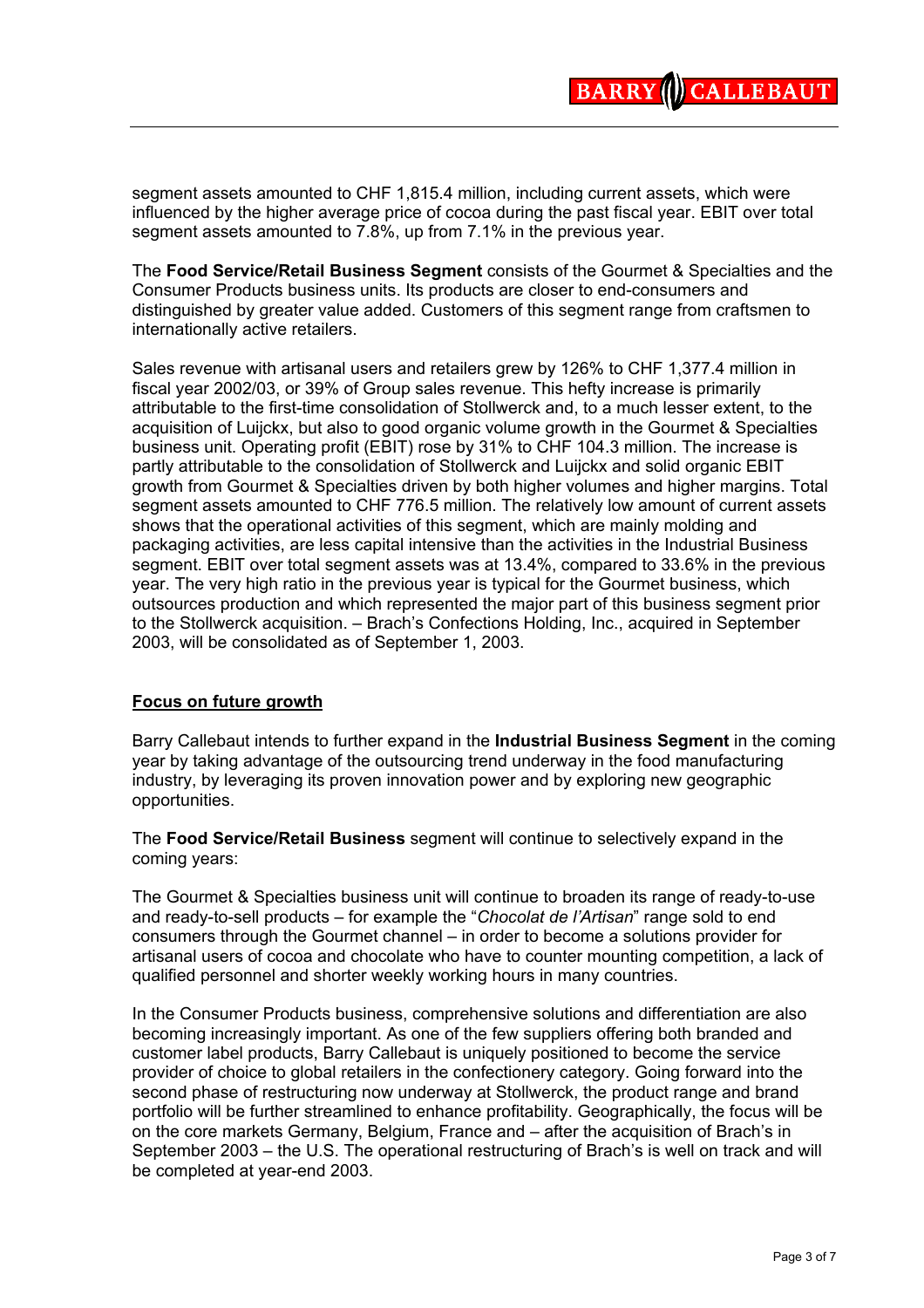# **Proposals to the Annual General Meeting**

The Board proposes to the Annual General Meeting a dividend increase from CHF 6.90 to CHF 7.00 for each registered share.

At the Annual General Meeting on December 10, 2003, Mr Pierre Vermaut will retire from the Board of Directors of Barry Callebaut AG after more than 20 years of service to the Group of which six years on the Board. It is proposed that Dr Walther Andreas Jacobs (40), Chairman of the Board of Brach's Confections Holdings, Inc., be elected to the Board of Directors. With the term of office of the Board of Directors being one year, the existing board members Andreas Schmid (Chairman), Dr Johann Christian Jacobs (Vice-Chairman), Rolando Benedick and Andreas W. Keller will stand for re-election for another term of office.

## **Outlook**

Patrick G. De Maeseneire, Chief Executive Officer, on the prospects for the current fiscal year 2003/04: "The economic signals we got during the first two months of the current fiscal year do not give us sufficient evidence that the world economy is recovering in a sustainable way. All in all, I am more positive on the US market and more cautious on Europe. Past results, our current order book and the innovations underway clearly prove, however, that Barry Callebaut is well positioned and capable of generating growth in both of its business segments even under difficult conditions."

\* \* \*

#### *Barry Callebaut:*

*With annual sales of approx. CHF 3.6 billion for fiscal year 2002/03, Zurich-based Barry Callebaut is the world's leading manufacturer of high-quality cocoa and chocolate products – from the cocoa bean to the finished product on the store shelf. After the acquisition of Brach's Confections Holding, Inc. in September 2003, Barry Callebaut operates more than 30 production facilities in 17 countries and employs approximately 9,400 people. The company serves the entire food industry, from food manufacturers to professional users of chocolate such as chocolatiers, pastry chefs or bakers, to retailers. It also provides a comprehensive range of services in the fields of product development, processing, training and marketing.* 

*[www.barry-callebaut.com](http://www.barry-callebaut.com/)*

\* \* \*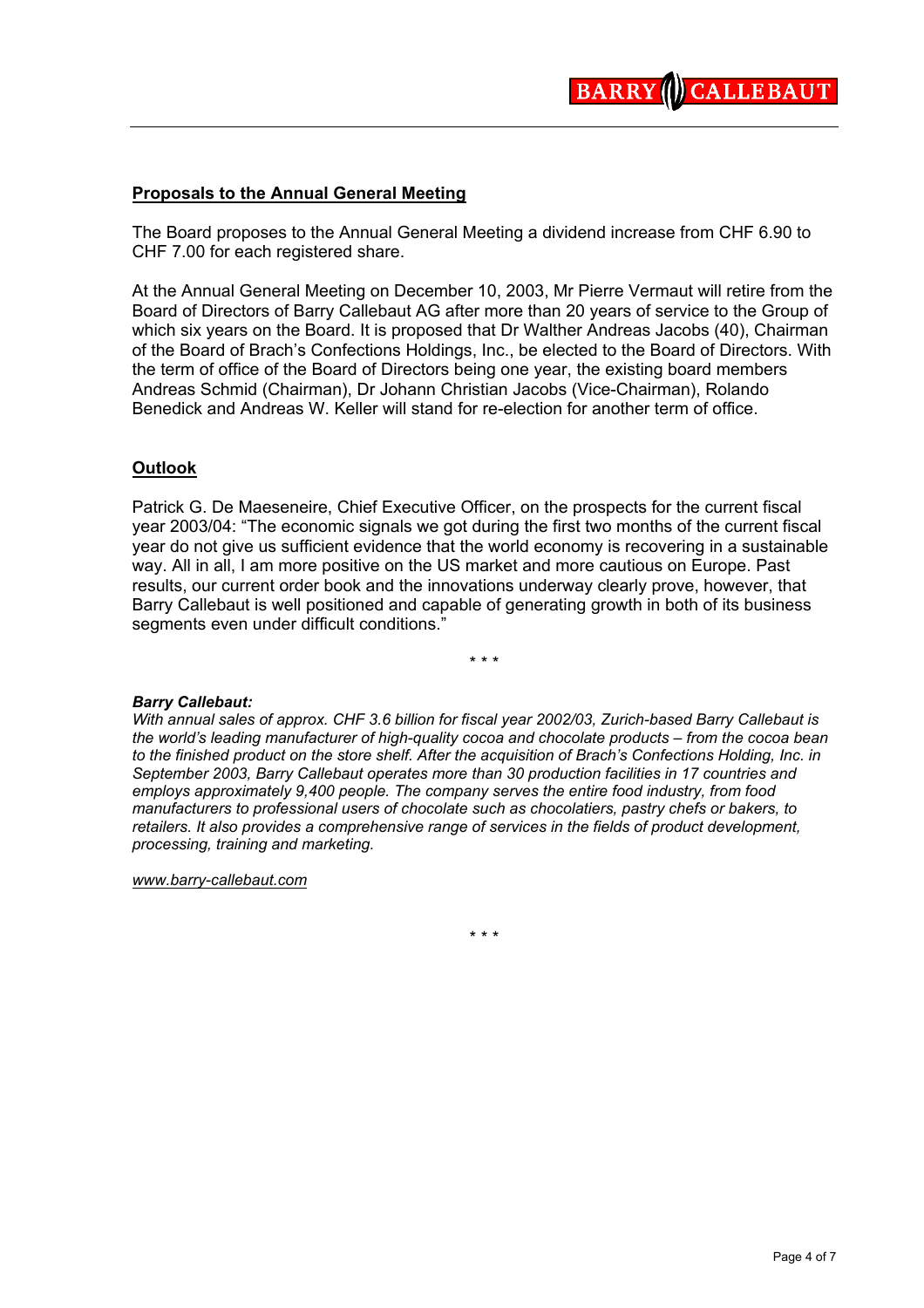

### **Contacts**

**for investors and financial analysts: for the media:** Dieter A. Enkelmann, CFO Gaby Tschofen Barry Callebaut AG Barry Callebaut AG Phone: +41 1 388 61 19 Phone: +41 1 388 61 60 Fax: +41 1 388 61 53 Fax: +41 1 388 61 53

### Media conference of Barry Callebaut AG Date: Tuesday, November 11, 2003 Time: 10.00-11.00 am Location: Widder Hotel, Widder-Saal, Rennweg 7, 8001 Zurich, Switzerland

Analysts' conference of Barry Callebaut AG

| Date:     | Tuesday, November 11, 2003                                     |
|-----------|----------------------------------------------------------------|
| Time:     | 12.00-13.00 pm, followed by lunch and dessert buffet           |
| Location: | Widder Hotel, Widder-Saal, Rennweg 7, 8001 Zurich, Switzerland |

If you cannot attend the analysts' conference in person, you are invited to listen in and to ask questions by telephone. Please dial:

**+41 91 610 56 00 (for callers from Europe)**

**+1 866 291 41 66 (for callers from North America)**

**+44 207 107 0611 (for callers from the U.K.)**

You will be asked to identify yourself.

The conference language will be English.

A replay of the conference will be available as of November 11, 2003, (02.00 p.m. CET) for 72 hours under **+41 91 612 43 30** (Europe), **+1 412 858 14 40** (US) and **+44 207 866 43 00** (U.K.) - Code '**335**' (followed by the # sign).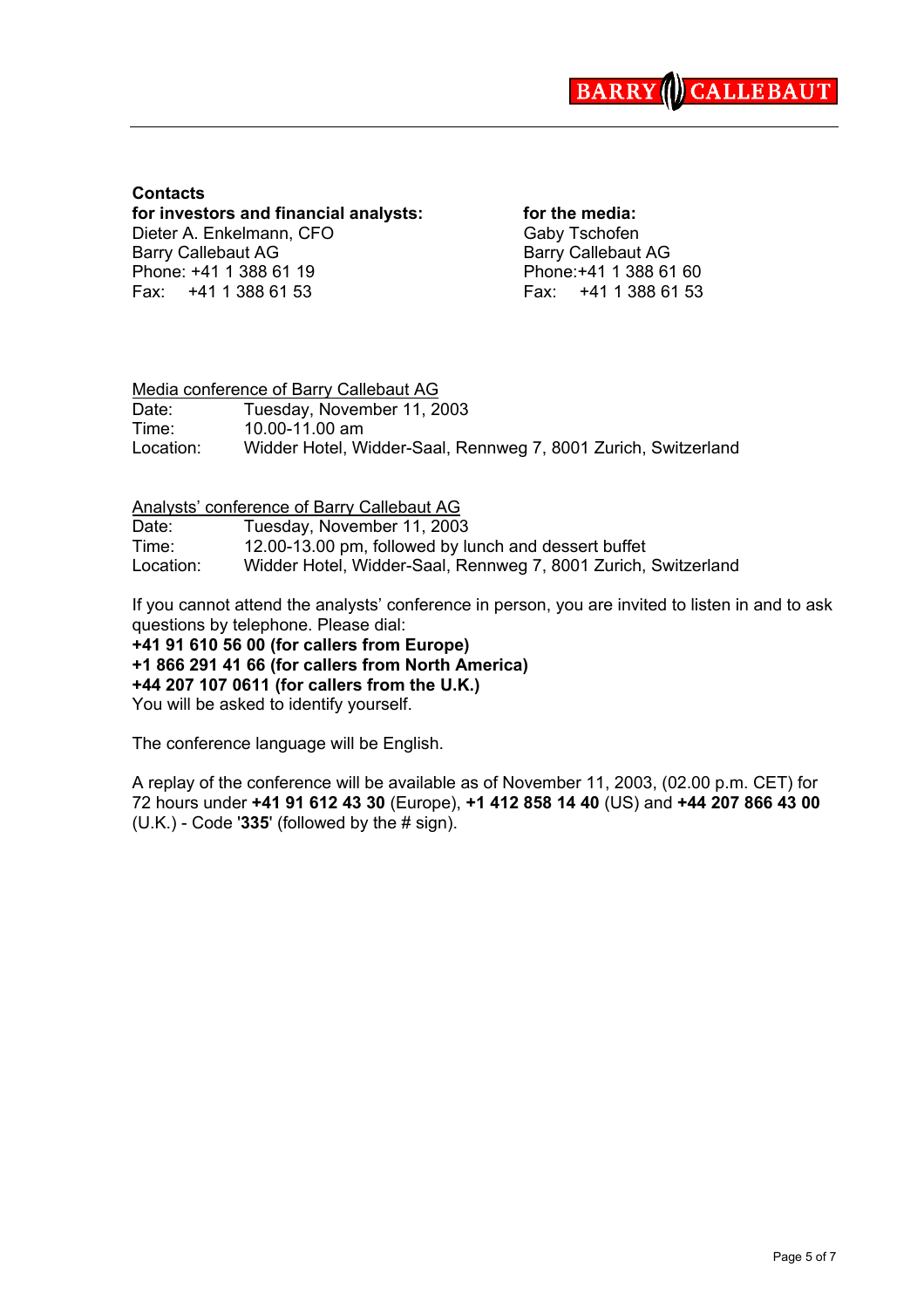# **Key Figures for Barry Callebaut AG**

| in CHF                     |                  | Change (%)       | 2002/03         | 2001/02      | 2000/01 |
|----------------------------|------------------|------------------|-----------------|--------------|---------|
| <b>Income Statement</b>    |                  |                  |                 |              |         |
| Sales revenue              | CHF m            | 36.2             | 3,571.3         | 2,621.8      | 2,548.6 |
| in local currencies        |                  | 41.6             | $3,712.9^{(3)}$ |              |         |
| Sales volume               | mt               | 17.1             | 891,048         | 760,680      | 787,302 |
| EBITDA (2)                 | CHFm             | 24.4             | 333.1           | 267.8(1)     | 266.2   |
| Operating profit (EBIT)    | CHF <sub>m</sub> | 20.5             | 208.7           | 173.2(1)     | 168.0   |
| in local currencies        |                  | 25.2             | $216.8^{(3)}$   |              | --      |
| Net profit (PAT)           | CHFm             | 1.6              | 103.2           | 101.6(1)     | 97.1    |
| in local currencies        |                  | 7.3              | $109.0^{(3)}$   |              |         |
| Cash flow $\overline{(4)}$ | CHF m            | 16.0             | 227.7           | 196.2(1)     | 195.3   |
|                            |                  |                  |                 |              |         |
| <b>Balance Sheet</b>       |                  |                  |                 |              |         |
| <b>Balance sheet total</b> | CHFm             | 2.3              | 2,712.7         | 2,651.6      | 2,049.2 |
| Net working capital        | CHF m            | 15.2             | 955.1           | 828.7        | 765.9   |
| Non-current assets         | CHF m            | $-1.9$           | 1,049.9         | 1,070.6      | 823.1   |
| Net debt (5)               | CHFm             | 7.3              | 1,030.1         | 960.1        | 786.2   |
| Shareholders' equity       | CHFm             | 9.5              | 759.2           | 693.5        | 697.4   |
|                            |                  |                  |                 |              |         |
| <b>Ratios</b>              |                  |                  |                 |              |         |
| Return on capital          | $\frac{0}{0}$    | $-1.8$           | 15.0%           | $15.3\%$ (8) | 14.0%   |
| employed (ROCE) (6)        |                  |                  |                 |              |         |
| Return on equity (ROE)     | $\frac{0}{0}$    | $-1.5$           | 13.6%           | $13.8\%$ (8) | 13.9%   |
| EBIT per tonne             | CHF              | 2.9              | 234.2           | 227.7(1)     | 213.4   |
| in local currencies        |                  | 6.9              | $243.3^{(3)}$   |              |         |
| Debt-to-equity ratio       | $\frac{0}{0}$    | $-2.0$           | 135.7%          | 138.4%       | 112.7%  |
|                            |                  |                  |                 |              |         |
| <b>Shares</b>              |                  |                  |                 |              |         |
| EBIT per share             | <b>CHF</b>       | 20.5             | 40.4            | 33.5(1)      | 32.5    |
| Earnings per share         | <b>CHF</b>       | 1.6              | 20.0            | 19.6(1)      | 18.8    |
| Dividend per share (7)     | <b>CHF</b>       | 1.4              | 7.00            | 6.90         | 6.70    |
|                            |                  |                  |                 |              |         |
| <b>Other</b>               |                  |                  |                 |              |         |
| Employees                  |                  | $\overline{3.3}$ | 7,837           | 7,583        | 4,911   |

1) Key figures for fiscal year 2001/02 are based on a normalized result excluding restructuring provisions in the amount of CHF 80 million.

2) EBIT + depreciation of tangible assets + amortization of goodwill and other intangibles

3) 2002/03 key figures consolidated at 2001/02 exchange rates

4) Net profit + depreciation of tangible assets + amortization of goodwill and other intangibles

5) Includes subordinated debt

6) EBITA / Average (capital employed – goodwill)

7) Based on a dividend proposal of CHF 7.00 for 2002/03

8) For fiscal year 2001/02 the ratio is calculated based on a normalized result excluding restructuring provisions in the amount of CHF 80 million and based on a pro-forma balance sheet excluding Stollwerck.